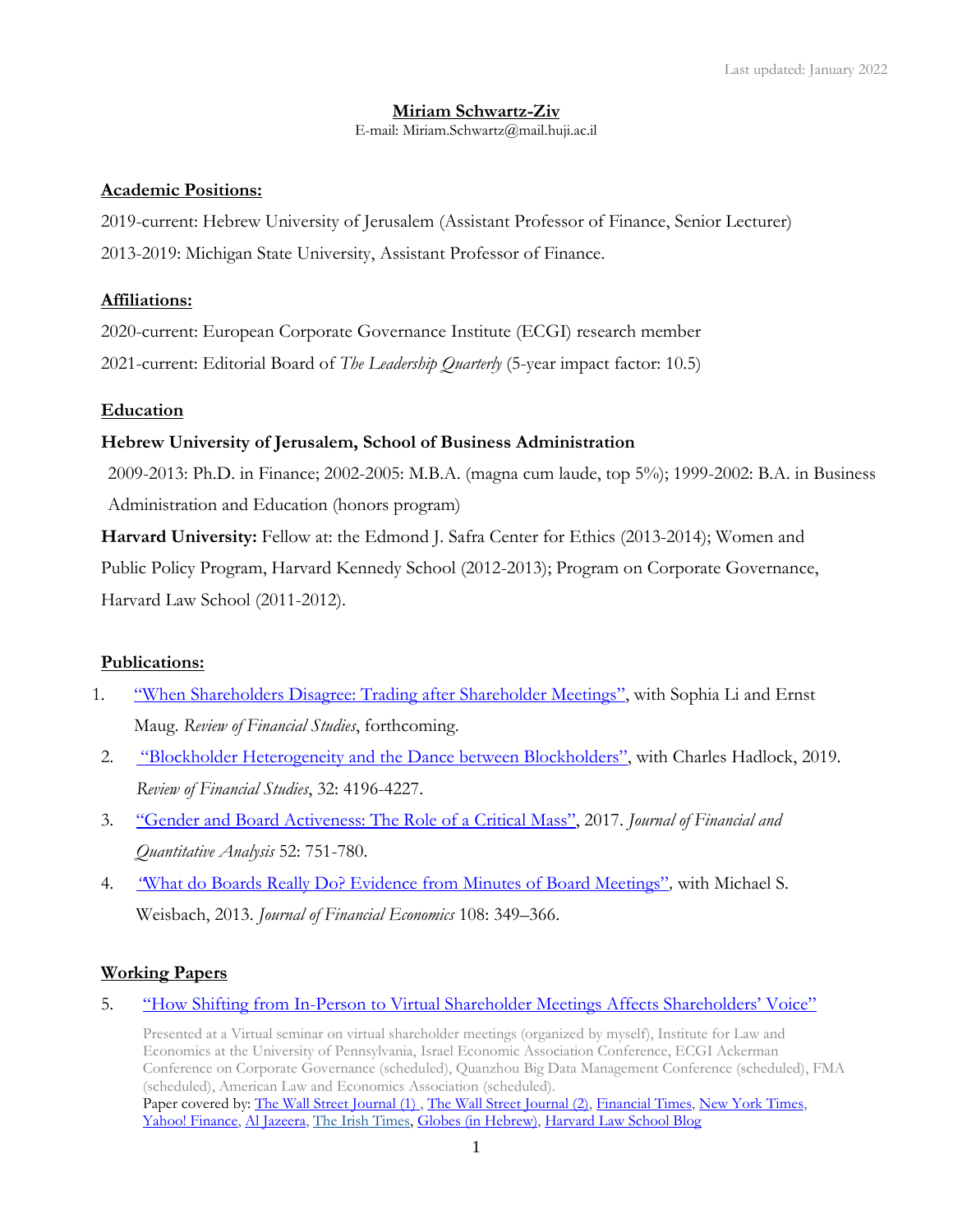# 6. ["Is Blockholder Diversity Detrimental?"](https://papers.ssrn.com/sol3/papers.cfm?abstract_id=3621939), with Ekaterina Volkova

### Reject and Resubmit, *Management Science*

Presented at the 2019 Queensland Corporate Finance Conference\*, Owners as Strategists Conference, FMA (scheduled).

7. "Do Institutional Investors Monitor [Their Large vs. Small Investments Differently? Evidence](http://papers.ssrn.com/sol3/papers.cfm?abstract_id=2510442)  [from the Say-On-](http://papers.ssrn.com/sol3/papers.cfm?abstract_id=2510442)Pay Vote", with Russ Wermers

Revise and Resubmit*, Journal of Banking and Finance 2nd round*

Presented at EFA 2016, SEC Conference on Financial Market Regulation, DePaul Conf. in Corp. Social Responsibility, ECGI Conference on Corporate Governance 2017\*, MARC 201801 [The Wall Street Journal](https://blogs.wsj.com/moneybeat/2018/04/20/do-index-funds-cost-100-times-as-much-as-you-think/#livefyre-toggle-BL-MBB-67851) article

- 8. ["Block Diversity and Governance"](https://papers.ssrn.com/sol3/papers.cfm?abstract_id=3810532), with Ryan Israelsen and James Weston Presented at WAPFIN@Stern NYU 2018, 2019 Finance Summer conference in Jerusalem, FMA (scheduled).
- 9. "Corporate and Mutual-[Fund Overlapping Directors and Shareholder Satisfaction"](https://papers.ssrn.com/sol3/papers.cfm?abstract_id=3278243), with Rachel Li.

Presented at the FMA 2017\*, American Law and Economics Association conference 2018, IDC, MFA 2019, 2019 Multinational Finance Society.

# **Conference presentations, discussions, and seminars**

**2021-2022:** ECGI Ackerman Conference on Corporate Governance (scheduled), City University of Hong Kong, Quanzhou Big Data Management Conference, American Law and Economics Association, FMA (\*3 papers and discussion, scheduled), Bank of Israel, The Israel Securities Authority (scheduled).

**2020-2021:**, Institute for Law and Economics at the University of Pennsylvania, University of Technology Sydney, Yeshiva University, Bank of Israel (presenter and discussant), Israel Economic Association Conference, Interfaith Center on Corporate Responsibility, Owners as Strategists Conference, Virtual seminar on virtual shareholder meetings (organizer and presenter), EFA (discussant).

**2019-2020:** Multinational Finance Society (presenter and discussant), Finance Summer conference in Jerusalem, EFA\*, 2019 Queensland Corporate Finance Conference\*, Ben Gurion University, Bank of Israel, FIRS 2020, ECGI Ackerman Conference on Corporate Governance (discussant).

**2018-2019:** AFA (discussant), WAPFIN@Stern NYU 2018, Wayne State, Hebrew University of Jerusalem, Tel Aviv University, IDC, Oregon State University, EFA (discussant), MFA (presenter and discussant), CFIC (discussant), SFS Cavalcade 2019.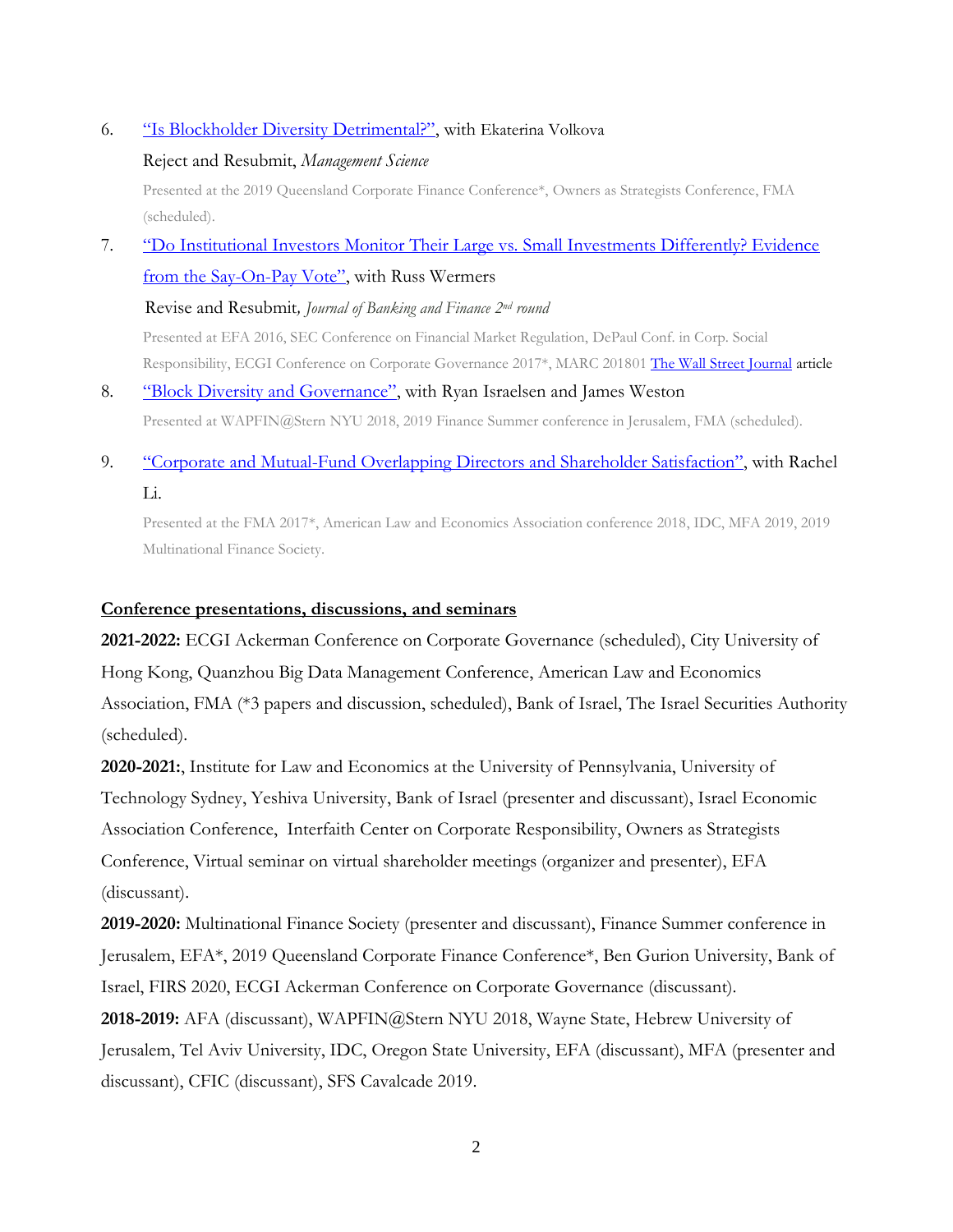**2017-2018:** AFA, EFA (presenter and discussant), ECGI Ackerman Conference on Corporate Governance (discussant), Hebrew University, Tel Aviv University, Rice University brownbag, Bar-Ilan, FARS, FMA (2 papers), MFA (2 papers), ECGI-Harvard Conference on Corporate Governance (discussant), MARC, University of Melbourne, 4th University of Connecticut Financial Risk Conference, 2018 Law and Economics, 2018 Colorado Front Range, 2018 CEIBS, and 2018 CICF\* **2016-2017:** AFA (discussant), Windsor University, University of Texas at Austin, NYU brownbag, MFA (discussant, 2 papers)

**2015-2016:** EFA (presenter and discussant), International Risk Management Conference, SEC Conference on Financial Market Regulation, DePaul Conference in Corporate Social Responsibility

**2014-2015**: AFA (discussant), FMA, Hebrew University of Jerusalem, Ackerman Conference on Corporate Governance, Securities and Exchange Commission

**2013-2014**: AFA, WFA (discussant), Michigan State University

**2012-2013**: AEA, FMA, Baruch College, Brandeis University doctoral seminar, Harvard doctoral seminar, Hebrew University of Jerusalem, the Interdisciplinary Center Herzliya-, Michigan State University, Northeastern University, Simmons College, SUNY at Stony Brook, Tel Aviv University, University of California Riverside, University of Toronto, Virginia Tech, Washington University of Saint Louis, and Yeshiva University **2011-2012**: EFMA, Mossavar-Rahmani Center for Business & Government at Harvard Kennedy School, Women and Public Policy program at Harvard Kennedy School, Program on Corporate Governance at Harvard Law School, Northeastern College, Brown University, Brandeis doctoral seminar, Harvard doctoral seminar, Babson College, and MIT doctoral seminar

\*presented by coauthor

#### **Professional Service**

**Organizer of seminars/ lectures:** ECGI Spotlight Seminar Series (2020-current) – a virtual monthly seminar in collaboration with ECGI; The Color of Money (2020-current) – a virtual series of lectures for Hebrew University students and alumni, FMA 2021, organizing and chairing session.

**Referee:** Journal of Finance (2017, 2020\*2, 2021), The Review of Financial Studies (2011, 2014, 2015, 2017\*2, 2018\*3, 2019\*3, 2020, 2021, 2022), Journal of Financial Economics (2018, 2019, 2021\*2), Management Science (2013, 2014, 2017, 2019, 2020\*3, 2021), The Leadership Quarterly (2021\*2), Journal of Financial and Quantitative Analysis (2016, 2017, 2021, 2022), Review of Finance (2016, 2021), Journal of Corporate Finance (2016, 2017, 2020, 2021), Journal of Banking and Finance (2014, 2016, 2018\*2, 2019, 2020), Review of Corporate Finance (2017, 2021) Corporate Governance an International Review (2019), The World Bank Economic Review (2017), and Regulation and Governance (2012), Israel Science Foundation (2018, 2021).

**Conference program committees:** European Finance Association 2015-2020; Financial Institutions, Regulation & Corporate Governance 2016; Financial Management Association 2014-2017; Best Paper Award FMA 2015; Midwest Finance Association 2014-2019; NFA 2018-2020.

**Ph.D. dissertation committee member**: Ilanit Avioz (in-progress), Rachel Li (University of Alabama), Damien Brooks (2015, Instructor at University of Georgia), William Grieser (2015, Texas Christian University) Ryan Timmer (Jackson National Life Insurance).